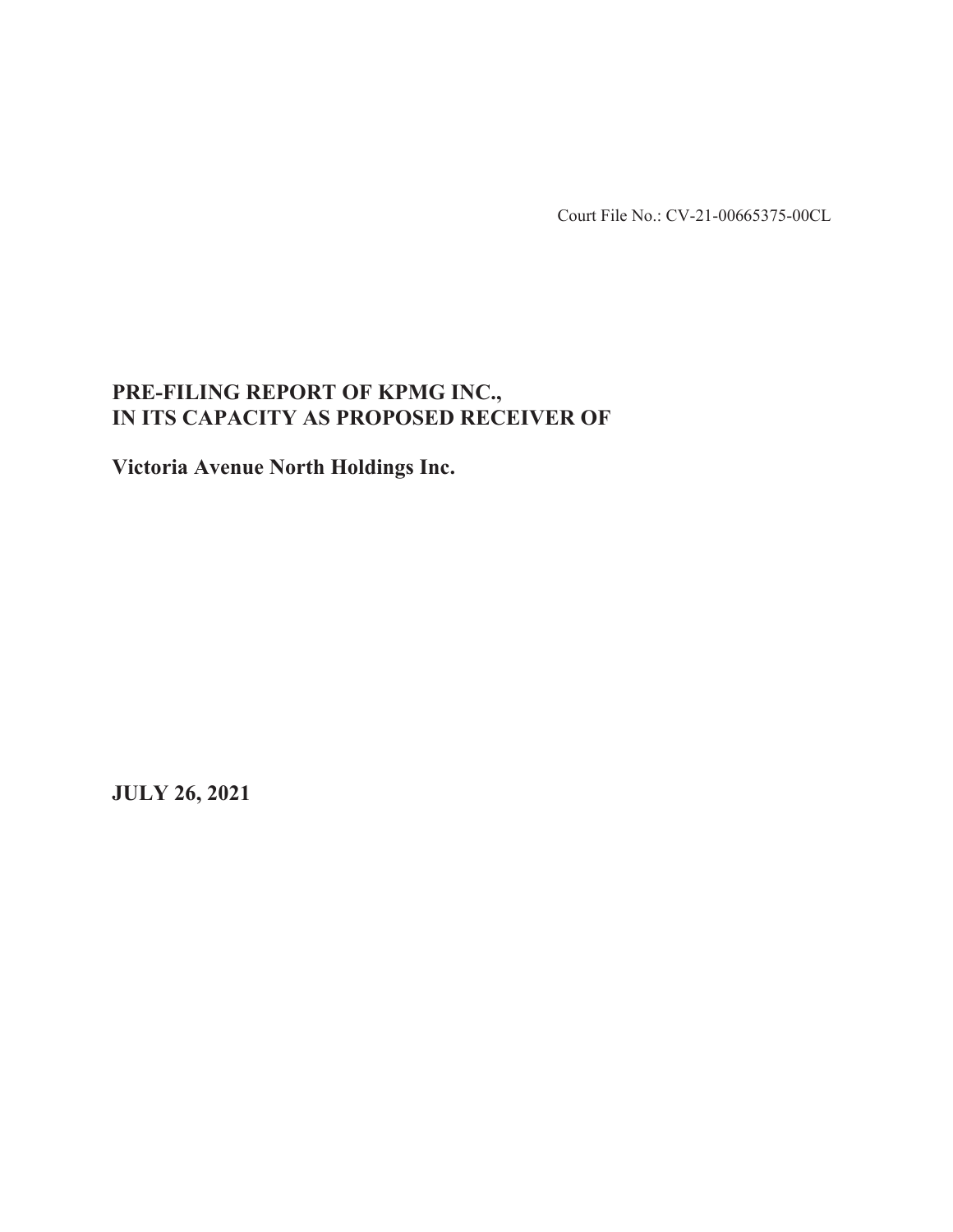Court File No.: CV-21-00665375-00CL

### *ONTARIO*  **SUPERIOR COURT OF JUSTICE (COMMERCIAL LIST)**

#### **AMERICAN GENERAL LIFE INSURANCE COMPANY and NATIONAL UNION FIRE INSURANCE COMPANY OF PITTSBURGH, PA.**

**Applicants** 

**AND** 

# **VICTORIA AVENUE NORTH HOLDINGS INC. and THE PARTIES LISTED ON SCHEDULE "A"**

**Respondents** 

**APPLICATION UNDER section 243 of the** *Bankruptcy and Insolvency Act***, R.S.C. 1985, c. B-3, as amended, and under Section 101 of the** *Courts of Justice Act***, R.S.O. 1990, c. C.43** 

> **PRE-FILING REPORT OF KPMG INC. In its capacity as Proposed Receiver**

> > **DATED JULY 26, 2021**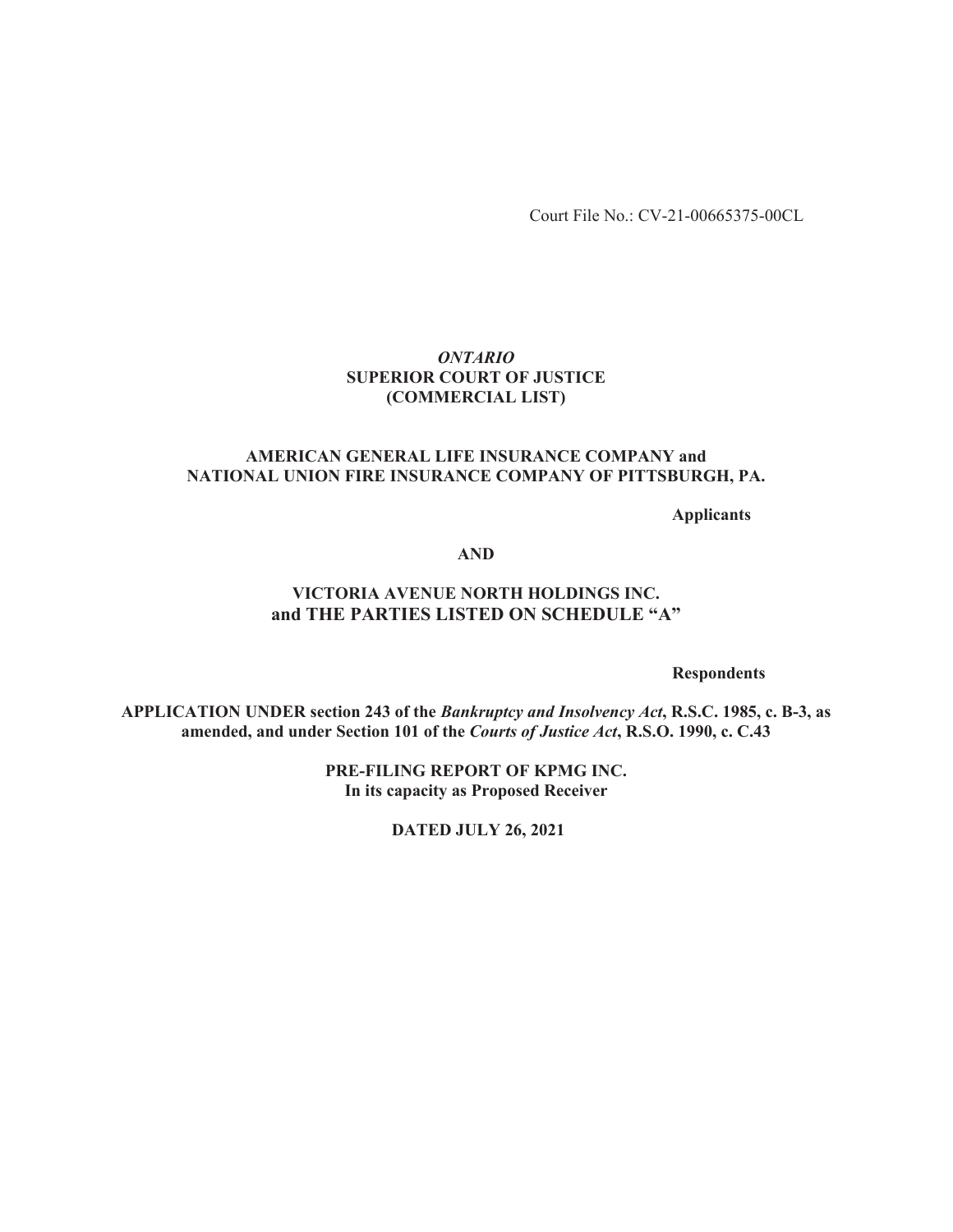# **TABLE OF CONTENTS**

| IV. BACKGROUND, PRIOR KPMG INVOLVEMENT WITH THE LEGAL OWNER |  |
|-------------------------------------------------------------|--|
|                                                             |  |
|                                                             |  |
|                                                             |  |
|                                                             |  |
|                                                             |  |

# **SCHEDULES**

**SCHEDULE "A"** – Other Parties

#### **APPENDICES**

- **APPENDIX "A"** KPMG's Consent to Act as Receiver
- **APPENDIX "B"** Cash Flow Forecast
- **APPENDIX "C"** Receiver Term Sheet (without schedules)
- **APPENDIX "D"** Summary of Reviewed Loans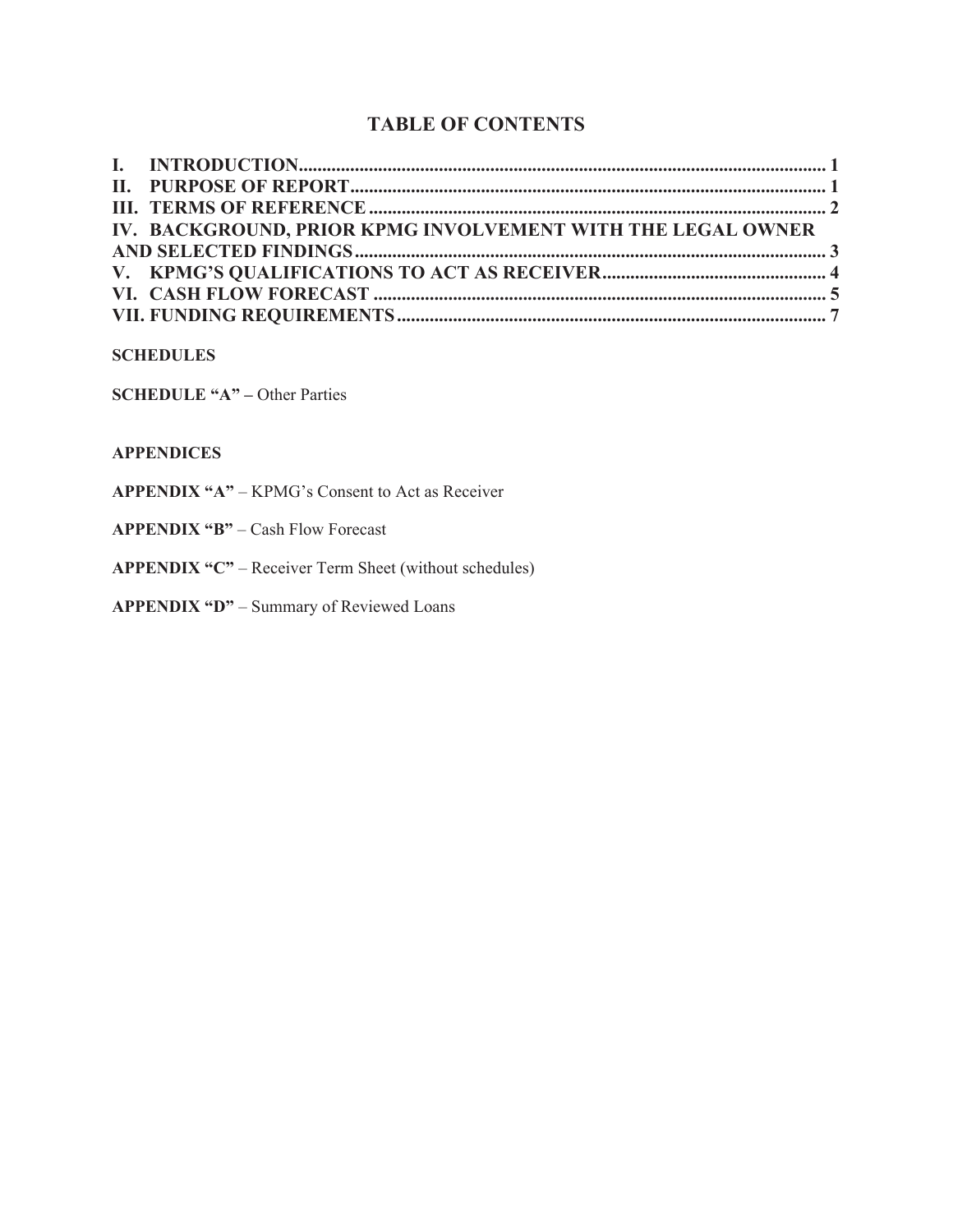#### **I. INTRODUCTION**

- 1. KPMG Inc. ("**KPMG**" or the "**Proposed Receiver**") understands that an application will be made before the Ontario Superior Court of Justice (Commercial List) (the "**Court**") by American General Life Insurance Company ("**AIG**"), and National Union Fire Insurance Company of Pittsburgh, PA. (collectively, the "**Applicants**") for an order (the "**Appointment Order**"), *inter alia*, appointing KPMG as receiver and manager (in such capacity, the "**Receiver**") to exercise the powers and duties set out in the Appointment Order, pursuant to section 243(1) of the *Bankruptcy and Insolvency Act*, R.S.C. 1985, c. B-3, as amended (the "**BIA**"), and section 101 of the *Courts of Justice Act* R.S.O. 1990 c. C. 43, as amended, of i) all of the assets, undertakings and properties, including the Real Properties (as defined in the Appointment Order) of Victoria Avenue North Holdings Inc. (the "**Legal Owner**") acquired for, or used in relation to the Legal Owner's business (collectively, the "**Legal Owner's Property**"), and ii) all right, title and interest of any beneficial owners (the "**Beneficial Owners**") in and to the Legal Owner's Property, including the Real Properties and all proceeds thereof, whether held directly or indirectly by the Beneficial Owners for themselves or for others, including the Beneficial Owners.
- 2. This pre-filing report (the "**Report**") has been prepared by the Proposed Receiver prior to its appointment as Receiver, should this Court grant the Appointment Order, to provide information to the Court for its consideration in respect of the Applicants' receivership application (the "**Application**").

# **II. PURPOSE OF REPORT**

- 3. The purpose of this Report is to provide this Honourable Court with information pertaining to:
	- (i) background on the Legal Owner, KPMG's involvement as financial advisor to the Applicants, and selected findings in connection with same;
	- (ii) KPMG's qualifications to act as Receiver pursuant to the proposed Appointment Order;
	- (iii) the Legal Owner's forecasted cash flows for the next 6 months; and
	- (iv) the Legal Owner's estimated funding requirements for the next 6 months, the commercial terms associated with a proposed loan by the Applicants to the Receiver pursuant to the Receiver Term Sheet (as hereinafter defined), and comparison to terms of other loans of similar nature.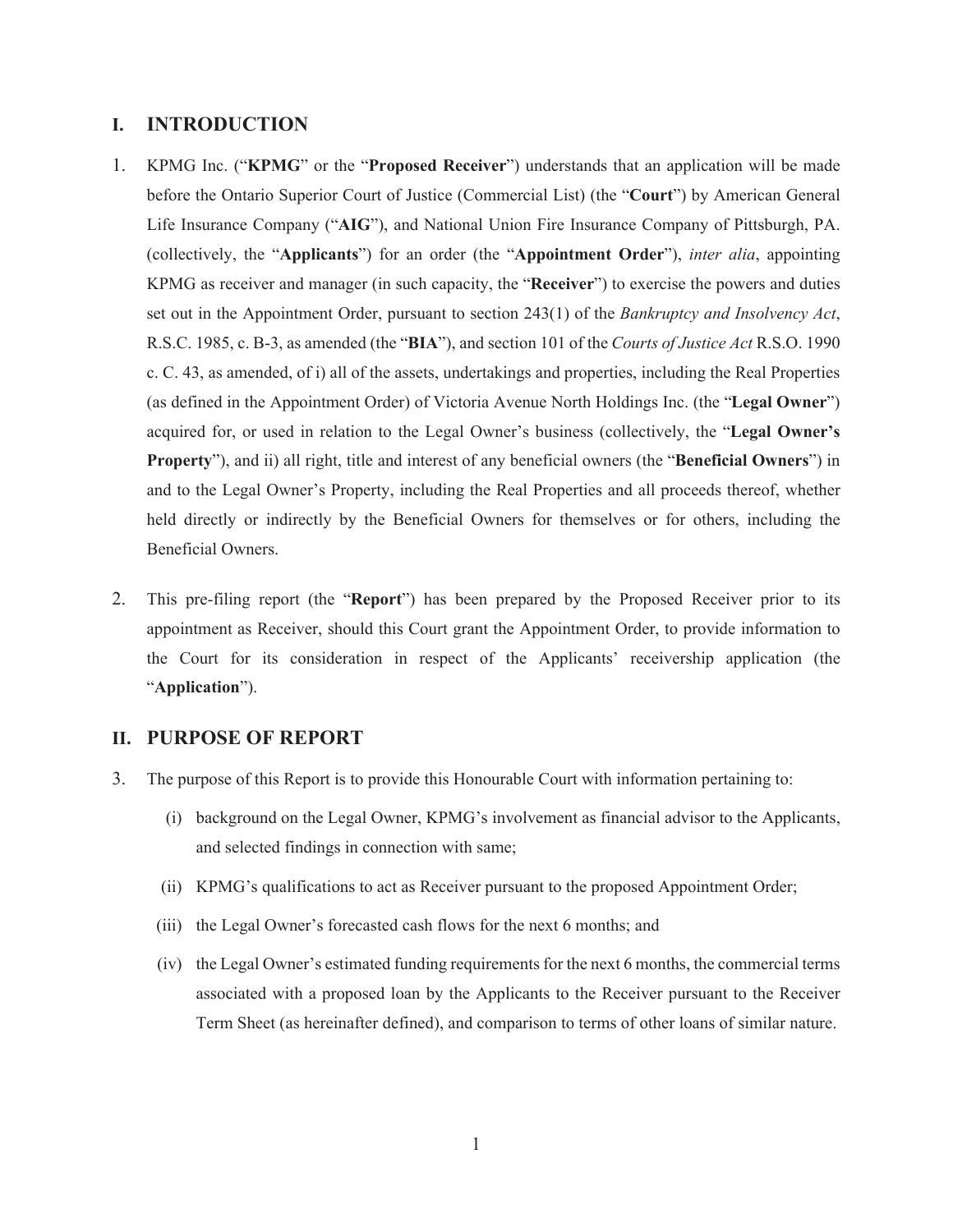### **III. TERMS OF REFERENCE**

- 4. In preparing this Report and making the comments herein, KPMG has been provided with, or has relied upon certain unaudited, draft, and/or internal financial information, the Legal Owner's records, financial information and projections prepared by the Legal Owner, discussions with the Legal Owner's management (the "**Management**") and information from other third party sources (collectively, the "**Information**"). It should be noted that all of the Information was obtained in our role as financial advisor to the Applicants, which role is discussed below.
- 5. The Proposed Receiver has reviewed the Information for reasonableness, internal consistency and use in the context in which it was provided. The Proposed Receiver has not audited, reviewed or otherwise attempted to verify the accuracy or completeness of the Information in a manner that would wholly or partially comply with Canadian Auditing Standards ("**CAS**") pursuant to the Chartered Professional Accountants Canada Handbook, and accordingly the Proposed Receiver expresses no opinion or other form of assurance in respect of the Information.
- 6. Some of the information referred to in this Report consists of financial forecasts and projections. An examination or review of the financial forecast and projections, as outlined in the Chartered Professional Accountants Canada Handbook, has not been performed.
- 7. Certain information referred to in this Report is based on Management's estimates and assumptions. Such estimates and assumptions are, by their nature, not ascertainable and as a consequence no assurance can be provided regarding the forecasted or projected results. The reader is cautioned that the actual results will likely vary from the forecasts or projections, even if the assumptions materialize, and the variations could be significant.
- 8. The Proposed Receiver has prepared this Report in connection with the Application to be heard on August 3, 2021. This Report should not be relied on for other purposes.
- 9. Capitalized terms not otherwise defined herein are as defined in the Applicants' application materials, including the Affidavit of Jacob Baron sworn July 9, 2021 (the "**Baron Affidavit**"). This Report should be read in conjunction with the Baron Affidavit as certain information contained therein has not been included herein to avoid unnecessary duplication.
- 10. Unless otherwise stated, all monetary amounts noted herein are expressed in Canadian dollars.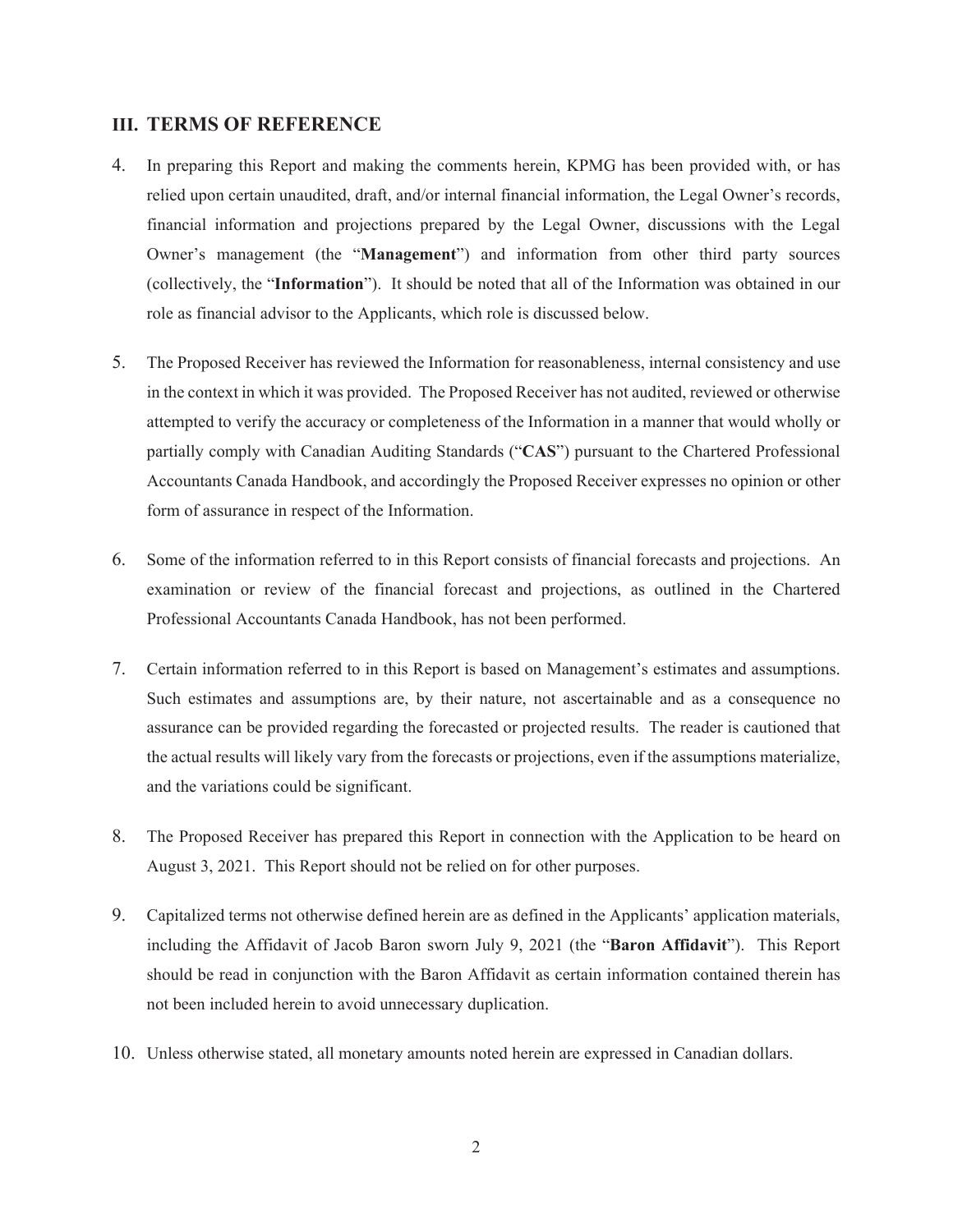# **IV. BACKGROUND, PRIOR KPMG INVOLVEMENT WITH THE LEGAL OWNER AND SELECTED FINDINGS**

#### *Background*

11. The Legal Owner owns and operates two (2) medical office buildings located in Hamilton, Ontario as follows:

| <b>Address</b>     | Location          | <b>Square Feet</b> |
|--------------------|-------------------|--------------------|
| 304 Victoria Ave N | Hamilton, Ontario | 38,828             |
| 414 Victoria Ave N | Hamilton, Ontario | 47,271             |

(collectively, the "**Buildings**").

- 12. The Buildings are tenanted primarily by doctors, clinics, and other medical-related occupants. The Legal Owner relies on Prime Real Estate Group Inc. ("**Prime**"), a property management company, to manage the day-to-day operations of the Buildings.
- 13. Detailed information with respect to the Legal Owner's business and operations are detailed extensively in the Baron Affidavit. The information contained in this Report represents only a highlevel summary of such details to avoid duplication.

# *KPMG's Prior Involvement with the Legal Owner*

- 14. On February 26, 2020, KPMG was retained by the Applicants, through their counsel Blake, Cassels & Graydon LLP ("**Blakes**"), as financial advisor (the "**Financial Advisor**") to the Applicants regarding the Applicants' loan to the Legal Owner. Since that time, KPMG's activities have included, *inter alia*:
	- (a) reviewing the Legal Owner's rent rolls, lease agreements, and financial statements;
	- (b) analyzing the Legal Owner's financial situation;
	- (c) performing physical site visits of the Buildings with a view to confirming occupancy rates and revenues of same;
	- (d) evaluating refinancing efforts of Management in respect of the Legal Owner;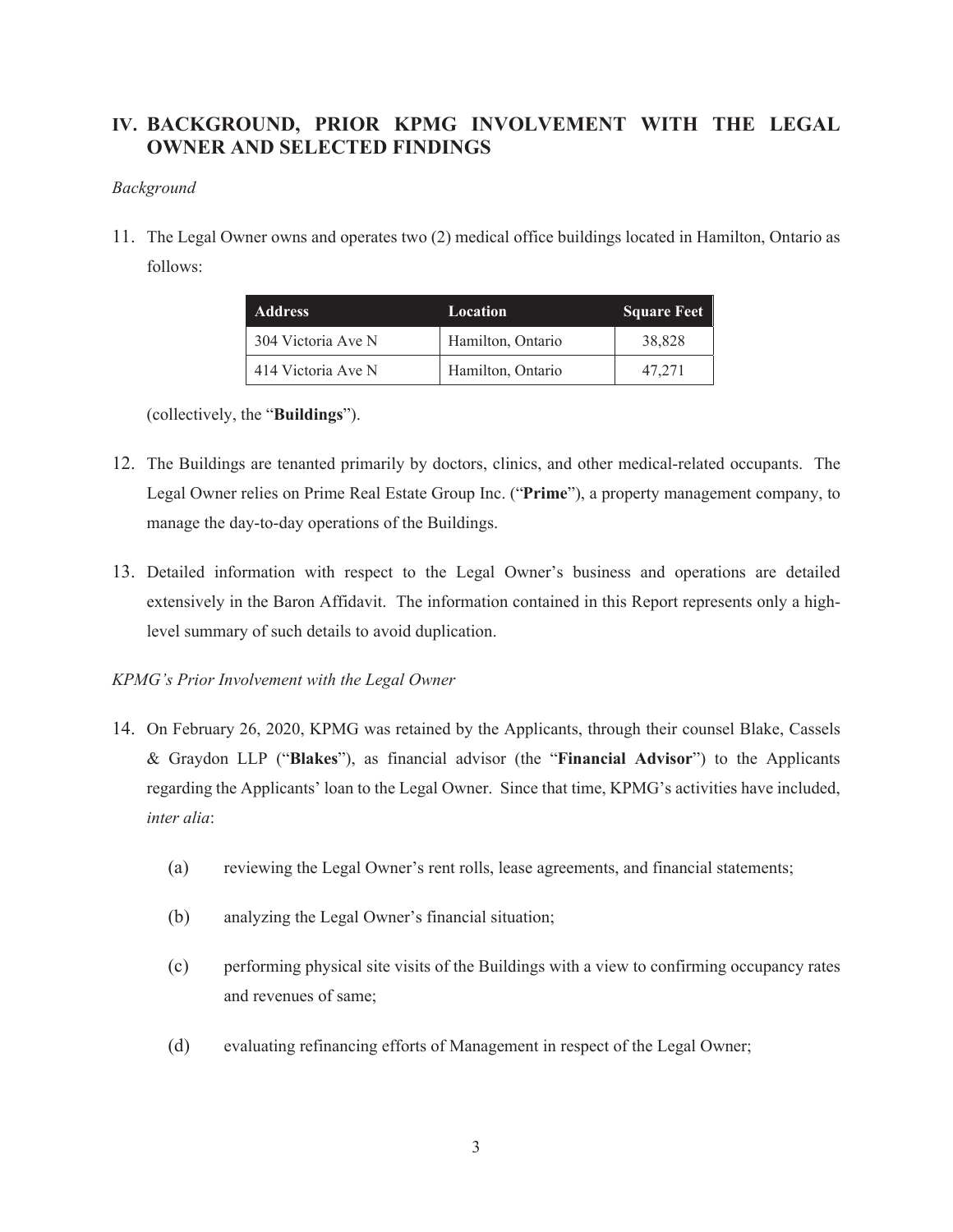- (e) assisting the Legal Owner in developing a request for proposal in respect of a leasing agent to market and lease-up vacant units within the Buildings;
- (f) understanding and monitoring the ongoing cash flows of the Legal Owner, including deferred rents receivable as a result of the impact of COVID-19; and
- (g) planning and preparing for potential formal receivership proceedings.
- 15. KPMG has worked closely and co-operatively with Management and Prime since the commencement of our engagement as Financial Advisor.

#### *Selected Findings*

- 16. In March, 2020, KPMG requested from Prime and the Legal Owner, harmonized sales tax ("**HST**") records evidencing that the Legal Owner had been filing HST returns and remitting HST owing, as required, on a regular basis.
- 17. Based on the information provided, the Legal Owner appeared to have been filing HST returns on a regular basis, but had significant outstanding HST obligations for the period prior to May 2020. The Proposed Receiver understands that the Legal Owner continues to have significant outstanding HST obligations at this time.

# **V. KPMG'S QUALIFICATIONS TO ACT AS RECEIVER**

- 18. KPMG can provide the following information to the Court regarding its qualifications to act as Receiver in these proceedings:
	- (a) KPMG has extensive knowledge of the Legal Owner's business and assets including the Real Properties, which should result in significant time and cost efficiencies in these proceedings;
	- (b) KPMG has worked co-operatively with Management and Prime throughout its engagement as Financial Advisor;
	- (c) the KPMG personnel that will be involved with the receivership include those that were involved in its engagement as Financial Advisor, and have extensive experience in Courtappointed mandates (including acting as Court-appointed receiver and manager), dealing with real estate assets, and designing and implementing Court-supervised sale processes.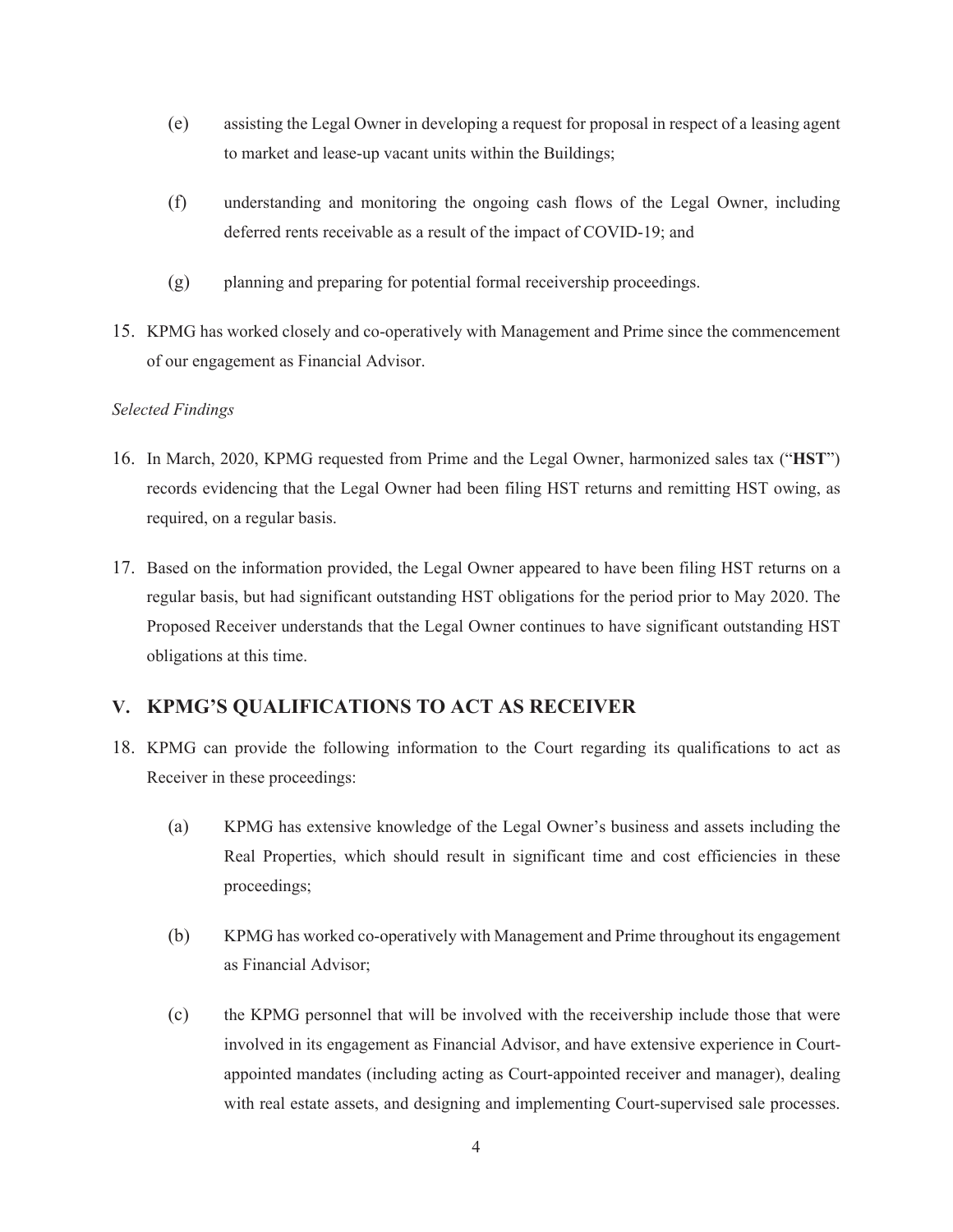The Proposed Receiver and its representatives understand the nature of a Court-appointed role and the importance of being independent while acting in such capacity;

- (d) KPMG's fee rates are comparable to other firms with similar capabilities that perform similar work; and
- (e) KPMG is a trustee within the meaning of section 2(1) of the BIA and has provided its consent to act as receiver (attached hereto as **Appendix "A"**) in these proceedings should the Court grant the Appointment Order.
- 19. On June 29, 2021, upon application by AIG and affiliated secured lenders, KPMG was appointed as receiver and manager of, among other things, the properties of Southmount Healthcare Centre Inc. and certain other entities (collectively, "**Southmount Et Al.**"), pursuant to an order of this Court (Court file no. CV-21-00664273-00CL). The respondents in the Southmount Et Al. receivership proceedings – whose primary assets are seven (7) medical office buildings in the same asset class as the Buildings – are affiliated with the Legal Owner as the majority of them are indirect subsidiaries of Gross Capital Inc. ("**Gross Capital**"), which, as further detailed in the Baron Affidavit, was assigned into bankruptcy on June 25, 2021. The Proposed Receiver understands that the Legal Owner and Southmount Et Al. were each managed by representatives of Gross Capital. KPMG in its capacity as receiver is also planning to market and sell the Southmount Et Al. real properties, and as such, there are expected to be efficiencies to be realized in terms of i) the Receiver's efforts to market and sell the Real Properties, and ii) the Receiver's ongoing communications with key stakeholders in common with these proceedings.
- 20. Should the Court grant the Applicants' request to make the Appointment Order, the Receiver intends to engage Applicants' counsel, Blakes, as its counsel in these proceedings, as well as Norton Rose Fulbright Canada LLP ("**Norton Rose**") as its independent counsel on legal matters which the Receiver, in its judgment, determines it requires independent advice. The Receiver will obtain a legal opinion on the validity and enforceability of the Applicants' security, and any other security interests as necessary, from Norton Rose.

#### **VI. CASH FLOW FORECAST**

21. The Proposed Receiver, based on its knowledge of the Legal Owner's business, has prepared a cash flow forecast (the "**Cash Flow Forecast**") for the purpose of projecting the Legal Owner's estimated liquidity needs for a period of approximately 6 months from the date of the proposed Appointment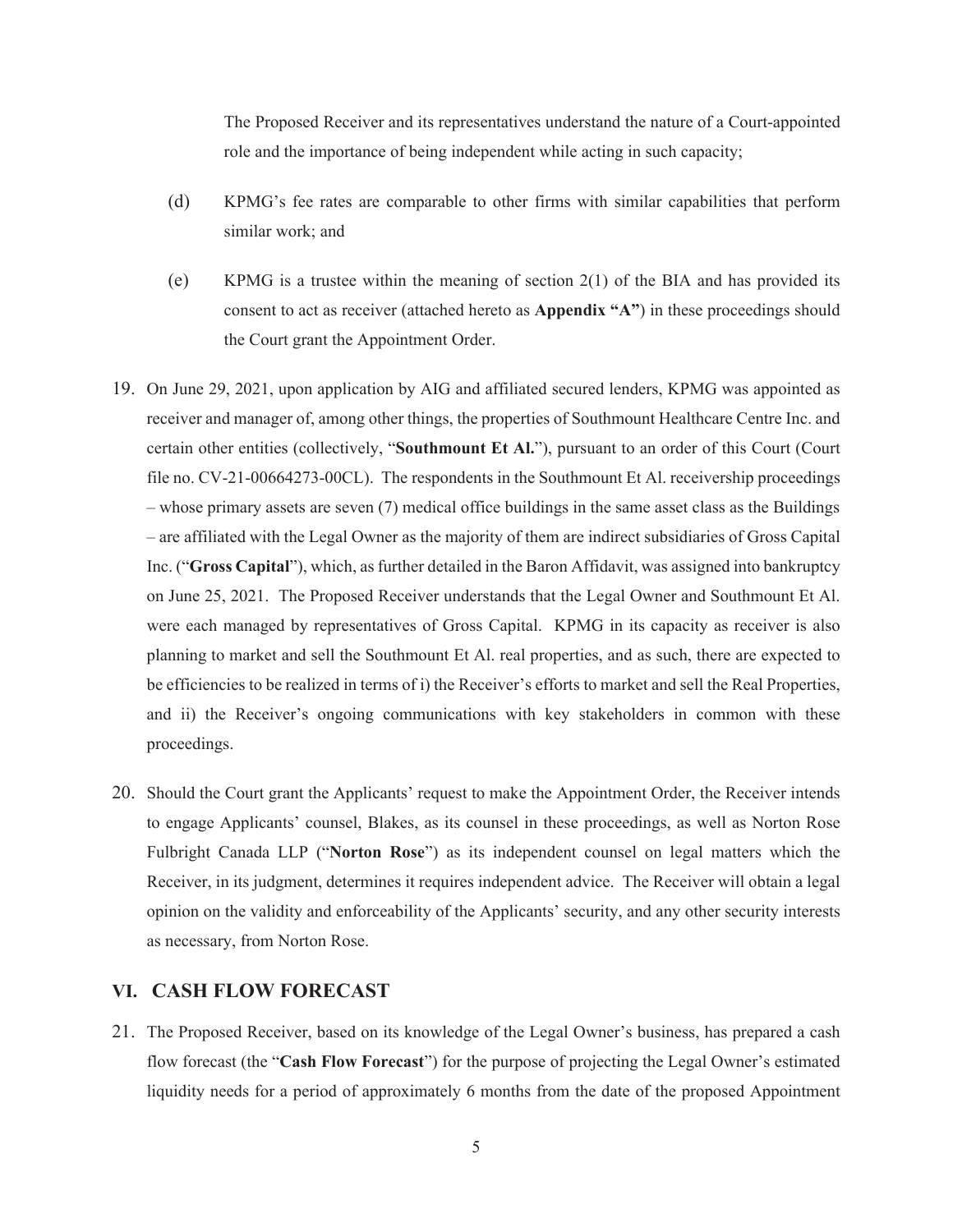Order (the "**Forecast Period**"). A copy of the Cash Flow Forecast is attached hereto as **Appendix "B"**.

- 22. A 6-month Forecast Period was chosen to provide the Receiver (if appointed) with time to devise, seek approval of and implement a robust and thorough sale process for the Real Properties.
- 23. A condensed version of the Cash Flow Forecast, presented monthly, is shown below.

| <b>Cash Flow Forecast</b><br><b>Period Ending</b> | $31-Aug-21$ | $30-Sep-21$ | $31-Oct-21$ | $30-Nov-21$ | $31-Dec-21$ | $31-Jan-22$              | $14$ -Feb-22 | <b>Total</b> |
|---------------------------------------------------|-------------|-------------|-------------|-------------|-------------|--------------------------|--------------|--------------|
|                                                   |             |             |             |             |             |                          |              |              |
| Receipts                                          | 132.181     | 132.181     | 132.181     | 132.181     | 132.181     | 131,535                  | 102,861      | 895,302      |
| Operating disbursements                           | (117,968)   | (78, 418)   | (46,211)    | (72, 857)   | (74, 186)   | (80, 425)                | (74,843)     | (544, 909)   |
| Operating cash flow                               | 14,213      | 53,763      | 85,971      | 59,324      | 57,995      | 51,110                   | 28,018       | 350,393      |
| Professional fees                                 | (265, 224)  | (108, 169)  | (93, 637)   | (93, 637)   | (93, 637)   | (93, 637)                | (46, 818)    | (794, 758)   |
| Net cash flow                                     | (251, 010)  | (54, 405)   | (7,666)     | (34,313)    | (35, 642)   | (42,527)                 | (18, 801)    | (444, 365)   |
| <b>Opening Cash Balance</b>                       | 50,000      | 98,990      | 44,584      | 36,918      | 2,605       | 66,963                   | 24,436       | 50,000       |
| Net Cash Flow                                     | (251,010)   | (54, 405)   | (7,666)     | (34,313)    | (35,642)    | (42, 527)                | (18, 801)    | (444,365)    |
| Receiver's Borrowings                             | 300,000     |             |             | ۰           | 100,000     | $\overline{\phantom{a}}$ | -            | 400,000      |
| <b>Closing Cash Balance</b>                       | 98,990      | 44,584      | 36,918      | 2.605       | 66,963      | 24,436                   | 5,635        | 5,635        |

- 24. The Cash Flow Forecast, which is premised on the Legal Owner continuing to perform financially in a manner consistent with that of the last three (3) months, forecasts the following:
	- (a) total receipts of approximately \$0.9 million, related to collections of monthly rent; and
	- (b) total operating disbursements and professional fees of approximately \$1.3 million, related to payments to suppliers and property management in order to manage and maintain the Properties and the fees and disbursements of the Receiver, Blakes (in its capacity as counsel to the Receiver) and Norton Rose.
- 25. The Cash Flow Forecast assumes that no sales of the Real Properties occur during the Forecast Period. In the event that one or both of the Real Properties are sold, the operating cash flows will be revised accordingly and reported to the Court.
- 26. The Cash Flow Forecast indicates that the Legal Owner will not generate sufficient liquidity to fund operations and these proceedings going forward.
- 27. The Proposed Receiver understands that certain of the Real Properties may require material capital expenditures. For the purposes of the Cash Flow Forecast, such expenditures have been excluded. If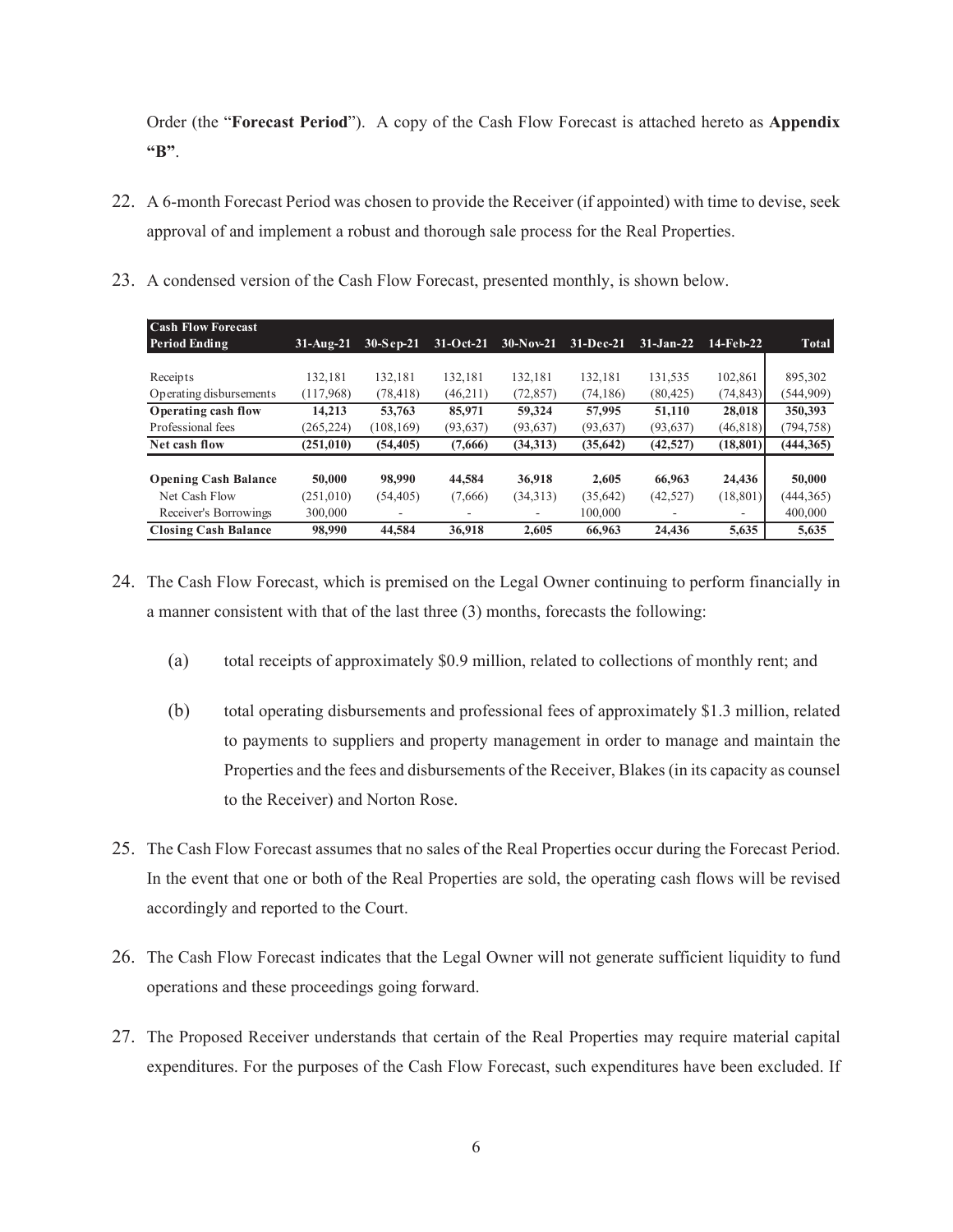appointed, the Receiver will obtain further information and determine what, if any such capital expenditures are required.

#### **VII.FUNDING REQUIREMENTS**

- 28. The Proposed Receiver understands that the Applicants are prepared to fund the Legal Owner's cash requirements throughout the Forecast Period in order to allow the Receiver to thoroughly market the Real Properties for sale, should the Court see fit to grant the Appointment Order.
- 29. As shown in the Cash Flow Forecast, it is estimated that commencing immediately after the granting of the Appointment Order, the Legal Owner will require additional liquidity, with required borrowings increasing in each successive month such that total required borrowings reach approximately \$400k by December 31, 2021. Accordingly, it is vital that the Receiver (if appointed) have the ability to borrow additional funds to continue operating the Legal Owner's business – maintaining the Real Properties and preserving their value – while a sale process is devised and implemented. The Proposed Receiver understands that the Applicants are prepared to provide such funding pursuant to the Receiver Term Sheet.
- 30. As further outlined in the Cash Flow Forecast, it is anticipated that the Receiver will require approximately \$300k as an initial advance immediately following the granting of the Appointment Order.
- 31. A copy of the proposed Receiver Term Sheet is attached hereto as **Appendix "C"**. Key terms are as follows:
	- (i) purpose: fund the costs of the receivership proceedings, in accordance with the Cash Flow Forecast and as otherwise agreed to between the Applicants and the Receiver;
	- (ii) availability: up to \$500k;
	- (iii) interest rate: 8.95% (compounded annually);
	- (iv) expenses: the Applicants are entitled to reimbursement of all of their reasonable costs and expenses in connection with the Receiver Term Sheet;
	- (v) repayment: upon the realization of net proceeds from the sale of the Real Properties, in accordance with the Appointment Order and the Receiver's Borrowings Charge (as defined in the Appointment Order) or any subsequent orders of the Court;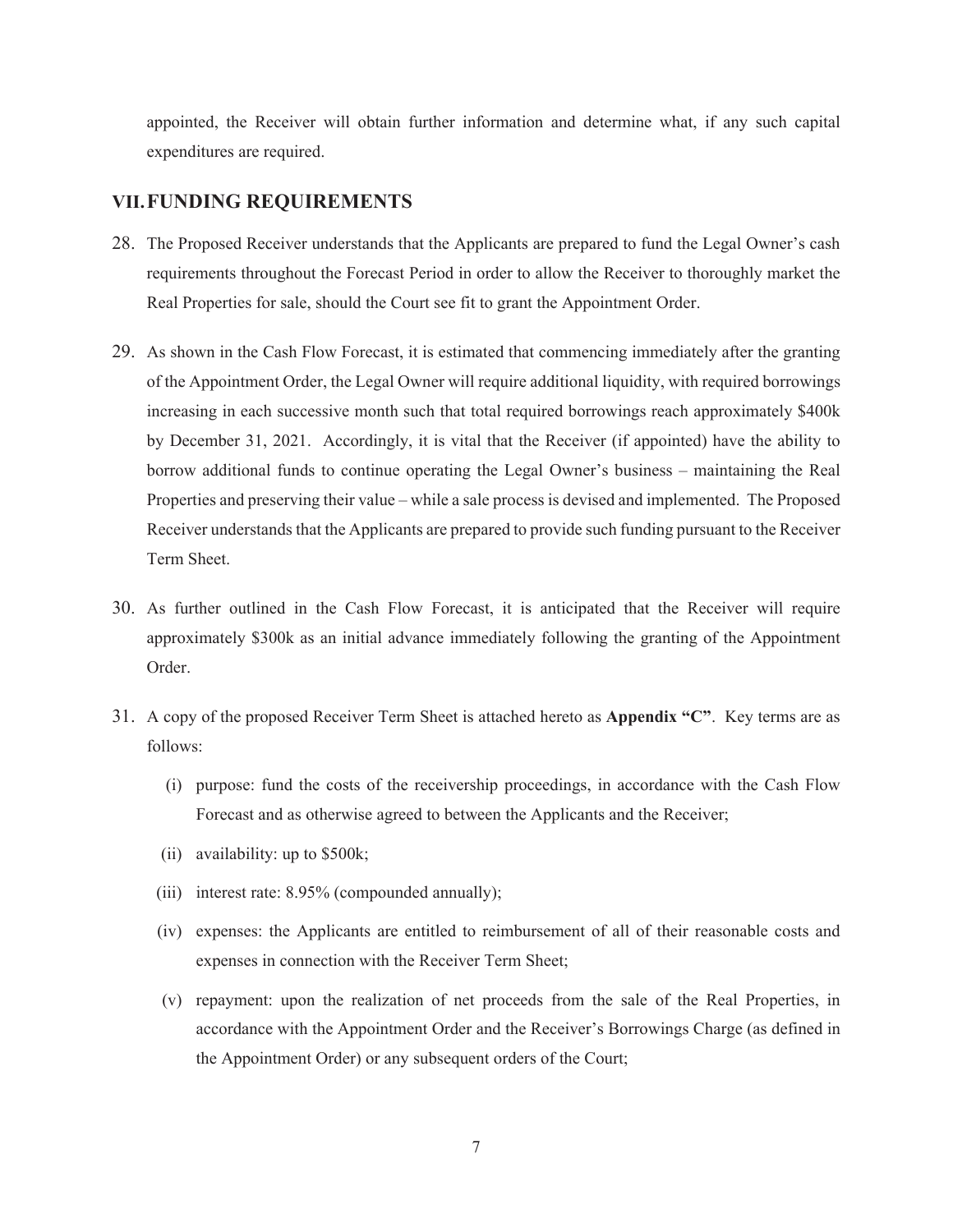- (vi) term: initial 6-month period ending February 3, 2022. Prior to expiry, the Applicants shall determine, at their sole discretion (in consultation with the Receiver), whether they are prepared to provide any additional borrowing availability that may be required for the purposes of continuing to pursue a sale process if necessary at that time;
- (vii) events of default: the occurrence of any one or more of the following constitutes an "Event of Default":
	- a. any termination of the stay of proceedings contained in the Appointment Order;
	- b. any termination of the appointment of the Receiver; or
	- c. any order issued by the Court:
		- 1. granting any other claim or lien in respect of the Real Properties that is *pari passu* with or in priority to the Receiver's Borrowings Charge;
		- 2. modifying the Receiver Term Sheet, without the prior written consent of the Applicants;
		- 3. approving any sale of the Real Properties (or any portion thereof) without the prior written consent of the Applicants which does not provide for sufficient proceeds to fully repay all of the Obligations (as defined in the Receiver Term Sheet); and
		- 4. reversing, modifying, staying or amending the Appointment Order without the written consent of the Applicants; and
- (viii) security: the Receiver's Borrowings Charge, being a charge over all of the Real Properties, which charge is in priority to all security interests, trusts, liens, charges and encumbrances, statutory or otherwise, in favour of any Person (as defined in the Appointment Order) but subordinate in priority to the Receiver's Charge (as defined in the Appointment Order) and the charges set out in S 14.06(7), S 81.4(4), and S 81.6(2) of the BIA.
- 32. The Proposed Receiver is of the view that the proposed quantum of borrowings pursuant to the Receiver Term Sheet is reasonable based on the Cash Flow Forecast, providing some excess availability for dealing with any unanticipated matters. Further, the Proposed Receiver is of the view that the economic terms of the Receiver Term Sheet are reasonable in the circumstances. The Proposed